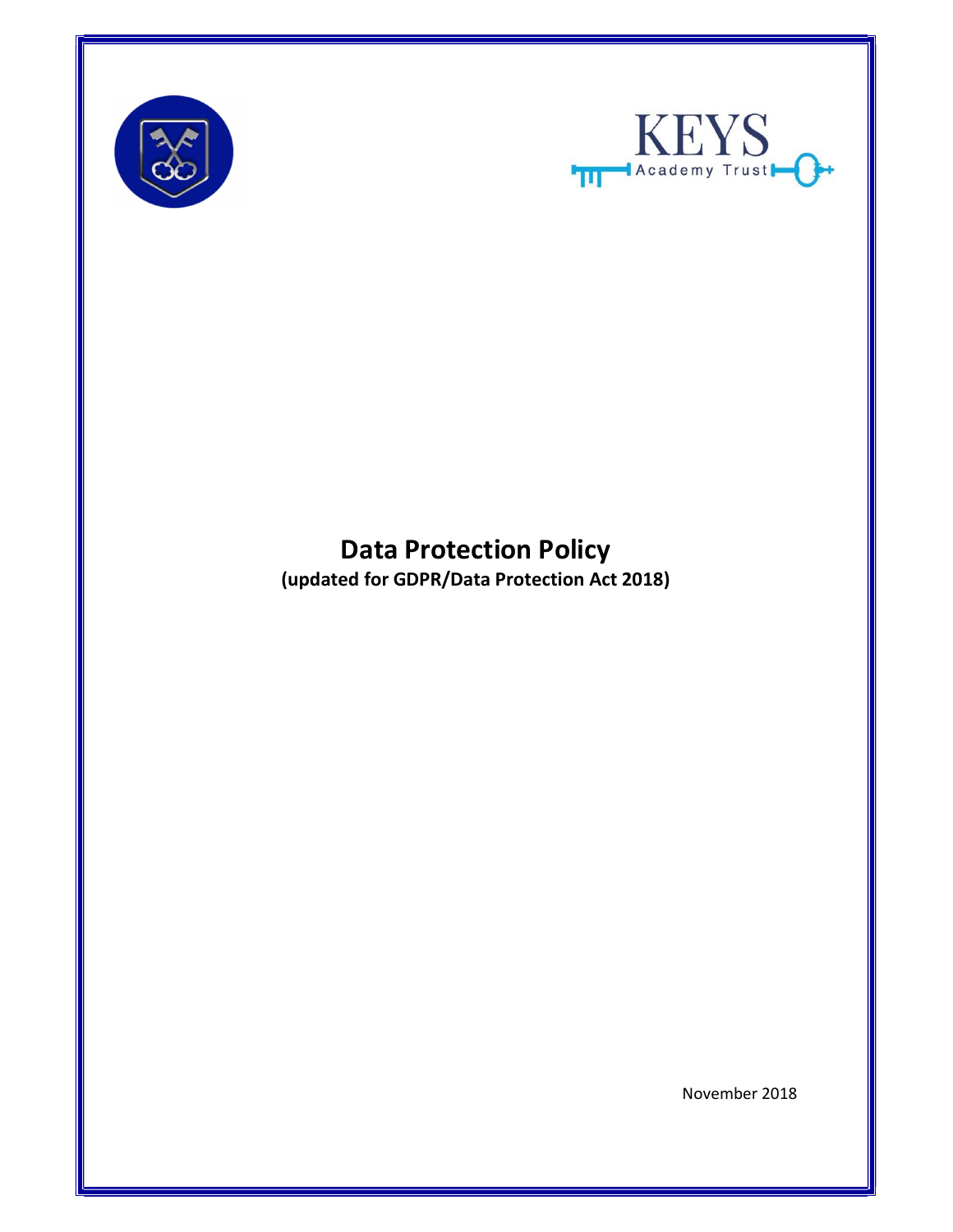### 1. Introduction

- a. Our school is committed to protecting all data that it holds relating to staff, pupils, parents and governors.
- b. This policy applies to all school data, regardless of whether it is in paper or electronic format and where it is stored.
- c. This policy was approved by governors on 7.12.18 and will be reviewed annually.

#### 2. Legislation and guidance

- a. This policy meets the requirements of the Data Protection Act 2018 (which incorporates the General Data Protection Regulation) and is based on guidance published by the Information Commissioner's Office (ICO) and the Department for Education. All staff and governors should note that the Act makes provision for significant fines to be levied in the event of non-compliance.
- b. Section 6 also refers to the Education (Pupil Information) (England) Regulations 2005.
- c. Section 7 refers to the Freedom of Information Act 2000.

#### 3. Data protection principles and categories of data

- a. The Data Protection Act 2018 sets out six data protection principles that the school must follow when processing personal data. Data must be:
	- Processed fairly, lawfully and in a transparent manner
	- Used for specified, explicit and legitimate purposes
	- Used in a way that is adequate, relevant and limited
	- Accurate and kept up-to-date
	- Kept no longer than is necessary
	- Processed in a manner that ensures appropriate security of the data

#### b. Categories of data

- i. The Data Protection Act 2018 refers to Personal data and Special categories of personal data
	- Personal data means any information relating to an identifiable person who can be directly or indirectly identified in particular by reference to an identifier.
	- Special categories of personal data (previously known as 'sensitive personal data') includes race, ethnic origin, politics, religion, trade union membership, biometrics, health and sexual orientation.
- ii. Note that the DfE consider it best practice that data such as free school meal status, pupil premium eligibility, elements of special educational need information, safeguarding information, some behaviour data and Children's Services interactions are also treated with the same care as the special categories set out in law.

#### 4. Roles and responsibilities

- a. The Data Controller
	- i. Our school processes personal information relating to pupils, staff and visitors (defined as 'Data Subjects') and is therefore a Data Controller.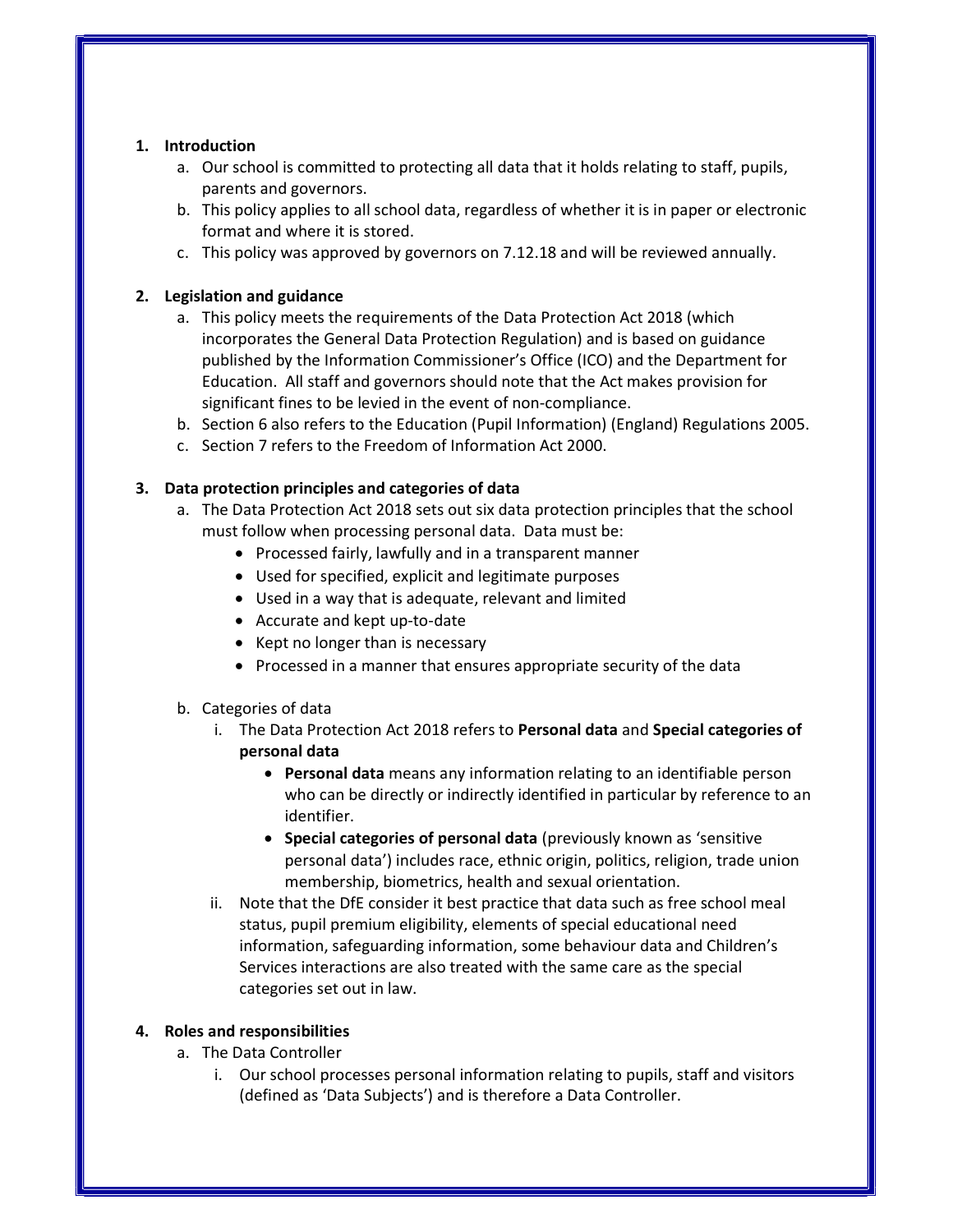- ii. The governing body has overall responsibility for ensuring that the school complies with its obligations under the Data Protection Act 2018.
- iii. The Headteacher will ensure the provisions of this policy are in place and that all staff are aware of their data protection obligations.
- iv. Day to day responsibility for Data Protection will reside with the Data Protection Officer (DPO).
- v. The school is registered as a Data Controller with the ICO and renews this registration annually.
- b. Data Protection Officer
	- i. The Data Protection Officer will:
		- Act as the contact point for all Data Protection issues and queries from Data Subjects and the ICO, e.g. for Subject Access Requests, data breaches, following the agreed procedures (see Appendix).
		- Maintain appropriate documentation related to data processing.
		- Undertake the training necessary to fulfil their role, and ensure staff have access to appropriate training and updates.
		- Monitor compliance with all aspects of Data Protection.
		- Provide advice relating to Data Protection Impact Assessments (DPIA) e.g. before introducing a new data processing system.
- c. School staff
	- i. All school staff, in whatever role, have a duty to comply with this policy. Failure to comply may result in disciplinary action.
	- ii. Staff must report any data related concerns or breaches immediately to the DPO.
- d. Data processor
	- i. The school uses a range of third parties to process data on our behalf, e.g. payroll, catering, communications. The school will ensure that all data processors are compliant with the Data Protection Act 2018.
- e. Sharing data
	- i. Where data is routinely shared with other organisations (e.g. Local Authority, DfE, NHS, Police) the school will ensure this is made clear in the Privacy Notice and that appropriate protocols are in place.

### 5. Data Protection documentation

- a. Privacy Notices
	- i. The school will make available Privacy Notices for Pupils/Parents, Staff and Governors that set out how the school will make use of their personal data. These will be made available via the school website.
- b. Consent
	- i. Where required the school will seek and record specific consent from data subjects (e.g. image permissions, email marketing, biometrics).
- c. Data Protection Audit/record keeping/logs
	- i. The school will maintain suitable records which detail all data that is collected, processed and where appropriate shared. In addition, the school will keep records of other key areas including:
		- Subject Access Requests see Appendix (b)
		- Data Breaches see Appendix (a)
		- Data retention schedule, disposal/destruction log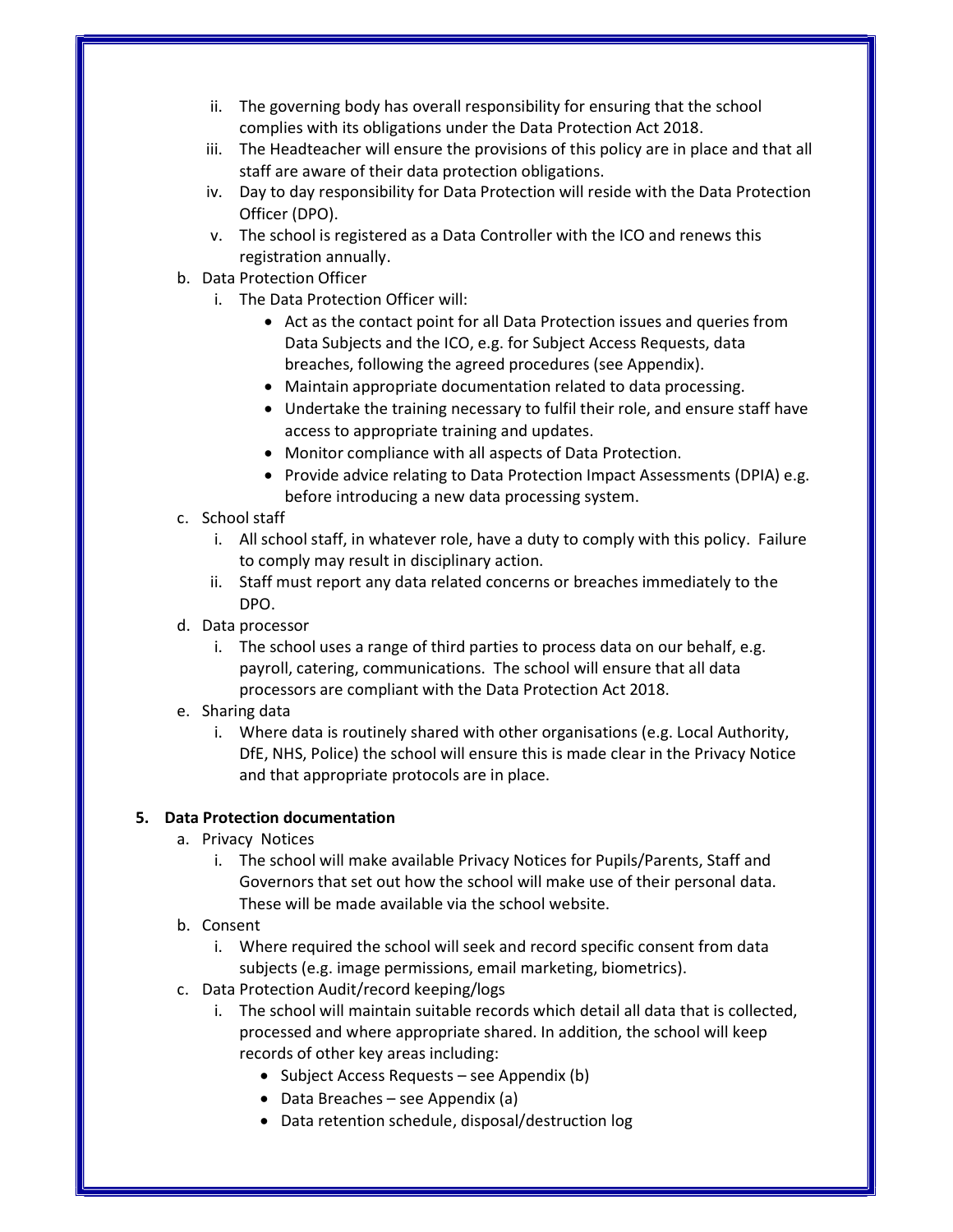- DPIA
- Requests for changes to data
- A general description of the technical and organisational security measures that are in place

### 6. Subject Access Requests/Parental requests to see the educational record

- a. Under the Data Protection Act, pupils (or their parents for children under 13) have a right to request access to information the school holds about them. This is known as a Subject Access Request (SAR).
- b. The SAR process and timescales are provided in Appendix (b).
- c. In addition, maintained schools, PRUs and non-maintained special schools should be aware of Regulation 5 of the Education (Pupil Information) (England) Regulations 2005 that gives parents the right of access to their child's educational record, free of charge, within 15 school days of a request.
- d. The Education (Pupil Information) Regulations noted above do not apply to nonmaintained schools, such as academies. Parents of children at non-maintained schools wishing to access information must therefore make a SAR.

#### 7. Freedom of Information Act (FOI)

- a. The school will comply with the Freedom of Information Act 2000.
- b. All FOI requests will be directed to the DPO who will follow the procedures outlined in the Appendix (c).
- c. The school will comply with the requirement to produce a publication scheme following the guidance available from the ICO.

#### 8. Security and storage

- a. The school will ensure that appropriate technical and organisational measures are in place to protect school data.
- b. The school will ensure that staff and governors are only able to access data that is relevant to their role.
- c. The school will ensure that staff and governors are provided with specific guidance, which should include for example:
	- Use of encrypted USB flash drives/memory sticks and other removable media
	- Appropriate use of professional and personal email accounts
	- Use of encrypted/Secure email
	- Secure storage of paper files, clear desk policies, etc
	- Screen locking procedures
	- Use of cloud based storage
	- Taking data off site/Home working
	- Use of staff personal devices
	- Passwords
	- Encryption of school devices that may be taken off site, e.g. staff laptops.
- d. Key points from the list above will be included in Staff Acceptable Use Agreements.

#### 9. Retention and disposal

a. The school will produce a document retention and disposal schedule. This will be based on the retention guidelines from the Information and Records Management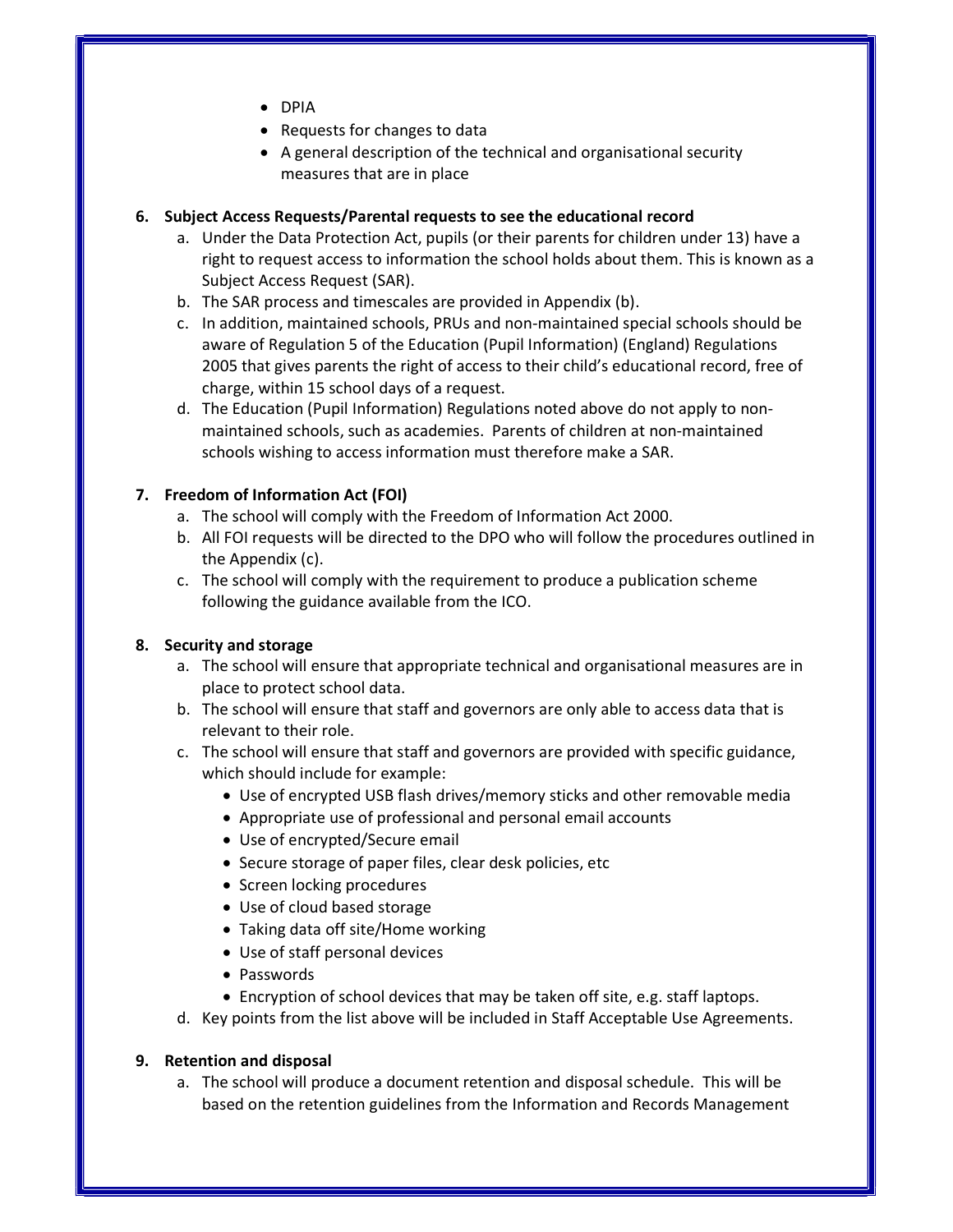Society (IRMS) Toolkit for Schools and any other guidance, e.g. DfE, Local Authority, Academy Trust, local agreements.

- b. Appropriate measures will be taken to ensure that data that is no longer required, whether in paper or electronic form, is disposed of securely.
- c. The school will ensure appropriate disposal of all devices that hold school data.
- d. A destruction record will be kept for all data and devices that are disposed of.

#### 10. Training

- a. All staff and governors will be provided with data protection training as part of their induction process.
- b. Data protection training, briefings and updates will also be provided for all staff and governors as required, but at least every two years.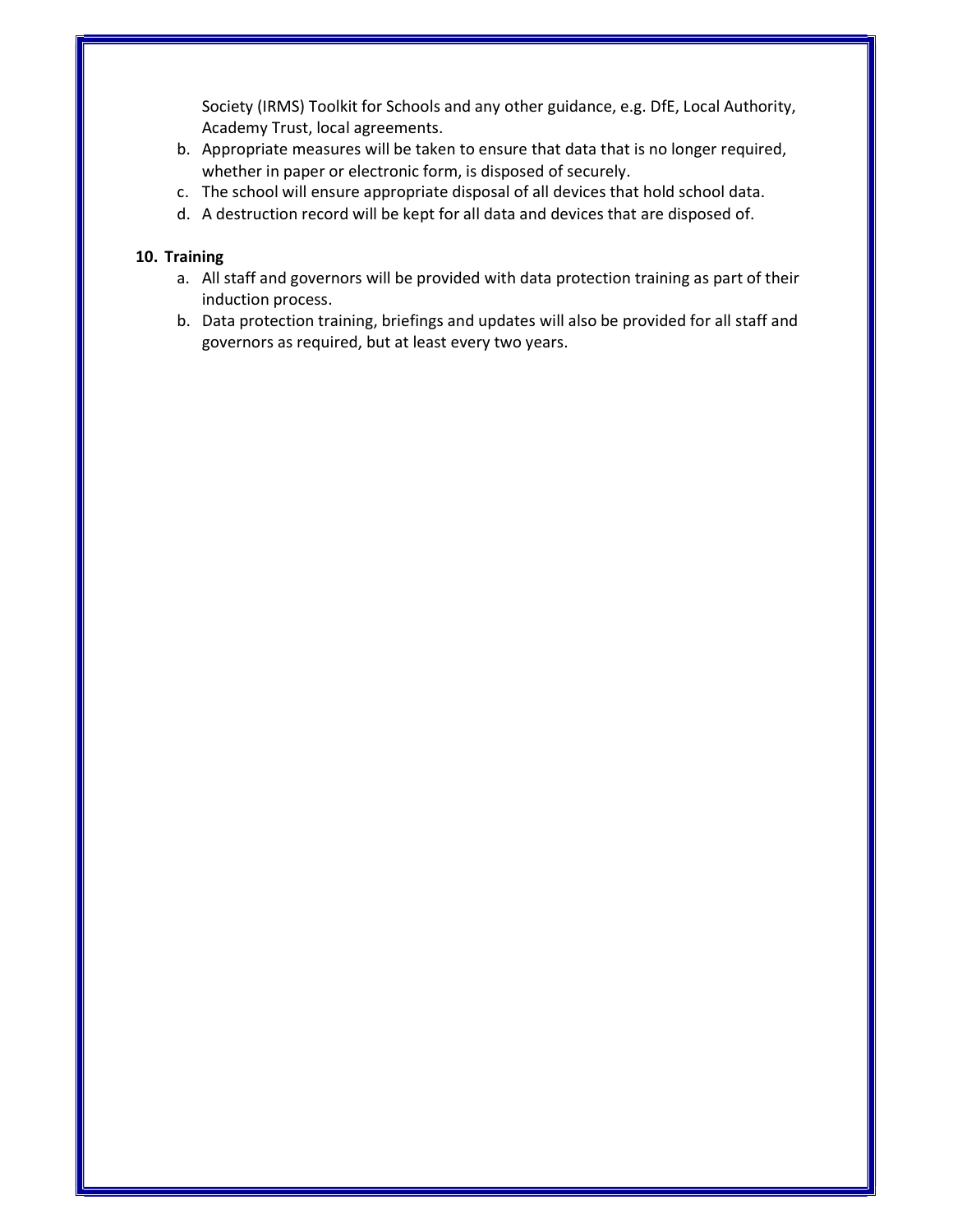## Appendix

## (a) Data breach information and procedures

Data protection breaches can be caused by a number of factors, e.g. Loss or theft of pupil, staff or governing body data and/or equipment or paperwork on which data is stored, inappropriate access controls allowing unauthorised use, poor data destruction procedures, human error such as sending an email to the wrong person, cyber-attack, hacking, ransomware.

In the event of a breach, the procedures below should be followed:

- 1. Any data protection incident should be reported immediately to the school's DPO and Headteacher.
- 2. If required, appropriate actions should be taken to halt the breach, and/or prevent further breaches.
- 3. The DPO must report any significant data protection incidents to the ICO.
	- This should take place within 72 hours of the breach being detected, where feasible.
	- If in doubt as to the significance of the incident, seek external advice, which could involve contacting the ICO.
	- If some details of the breach are yet to be determined, it would be appropriate to make an initial report to the ICO, followed up by a further report once more is known.
- 4. The Chair of Governors should be informed as soon as possible. Other agencies as appropriate may need to be informed depending on the breach, e.g. police, Action Fraud, social services.
- 5. Where the breach involves the disclosure of the personal data of specific individuals, they should usually be notified.
- 6. Fully investigate the breach, and review all related policies and procedures to make any necessary changes.
- 7. Provide additional training to staff as appropriate.
- 8. Review whether any disciplinary action should be taken.
- 9. If the nature of the breach could result in adverse publicity the school may wish to prepare a statement for publication.
- 10. A full record should be kept of all data breaches, including all the steps taken, whether reportable or not.

#### Additional notes

In the event of a data breach, the following areas will need to be considered:

- The type of data and its sensitivity
- What protections were in place (e.g. encryption)
- What has happened to the data
- Whether the data could be put to any illegal or inappropriate use
- How many people are affected
- What type of people have been affected (pupils, staff members, suppliers etc) and whether there are wider consequences to the breach.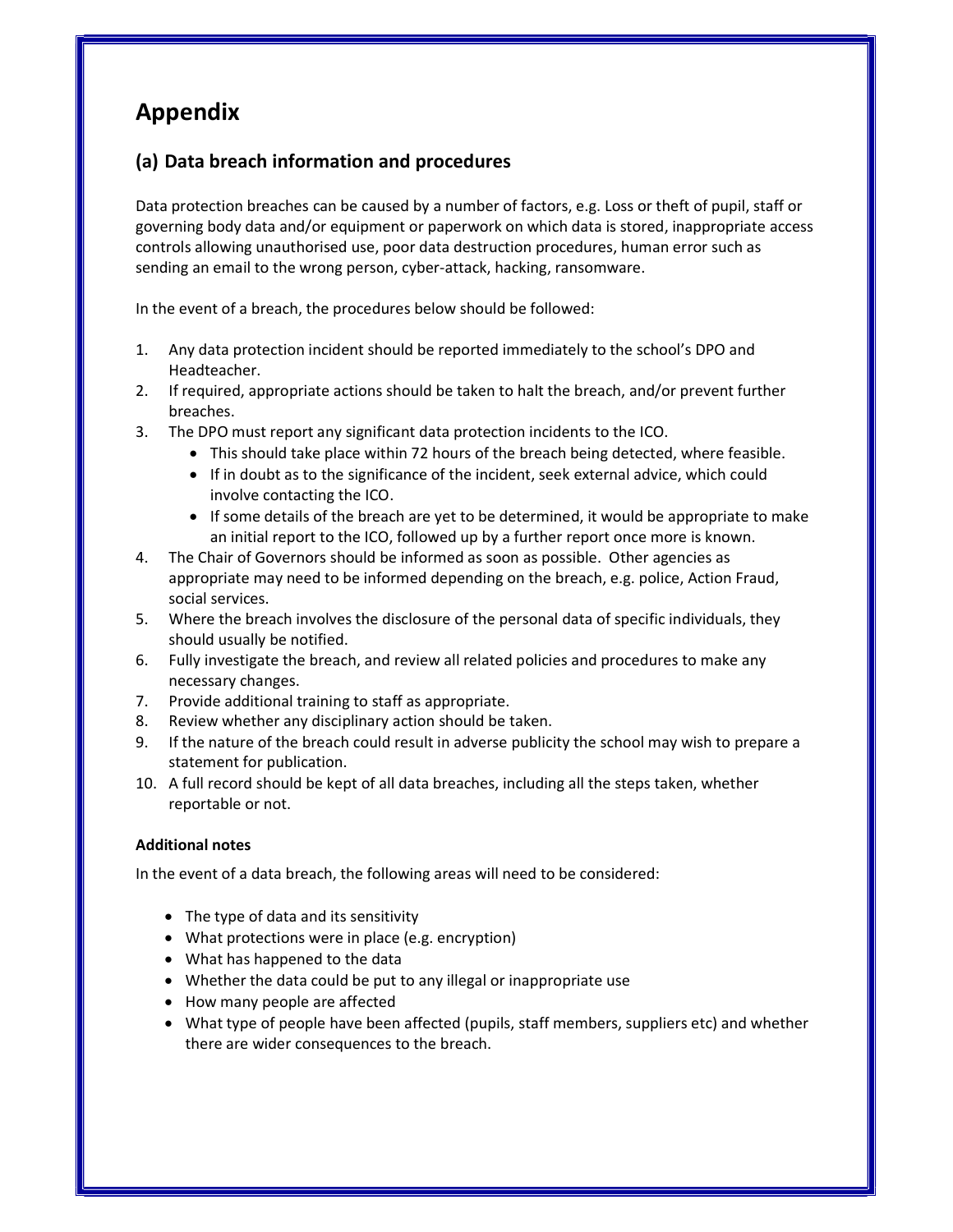## (b) Subject Access Request (SAR) process and timescales

A SAR is a request for personal data about the applicant. Where pupils are under the age of 13, a SAR will be made on their behalf by the parent/guardian. Pupils 13 and above may make a SAR in their own right. Where a parent of a pupil 13 and above makes a SAR, it should be with the agreement of the pupil.

All SARs must be in writing, either paper or electronic, and should be directed to the DPO who will follow the procedure outlined below:

- 1. Clarify that this is a SAR and not some other request for information, i.e. a FOI request or an 'educational record' request.
- 2. Confirm the identity of the person making the request.
- 3. If it is unclear what information is being requested, ask for further details from the applicant.
- 4. Check that the information is available:
	- If the information is not available, inform the applicant.
	- If the information is available, note the date that the SAR was received or, in the case of further details being requested, the date that these were received. The school now has one calendar month to respond.
- 5. Check whether the information requested contains information about any third-party. If it does then undertake one, or more, of the following steps:
	- Seek permission to disclose the information from the third-party concerned.
	- Redact/summarise the information to protect the identity of the third-party.
	- Withhold the information to protect the rights of the third-party.
- 6. Ensure that the information to be supplied is clear and understandable, e.g. any complex codes or terms are explained.
- 7. Supply the information requested in an appropriate format, e.g. if the request is made electronically, the information should be provided in an electronic format.
- 8. Keep a record of the SAR and any information that was supplied.

#### Additional notes

- The school must provide a copy of the information free of charge. However, schools can charge a 'reasonable fee' when a request is manifestly unfounded or excessive, particularly if it is repetitive. The school may also charge a reasonable fee to comply with requests for further copies of the same information. The fee must be based on the administrative cost of providing the information.
- The school will be able to extend the one month period of compliance by a further two months where requests are complex or numerous. If this is the case, the school must inform the applicant within one month of the receipt of the request and explain why the extension is necessary.
- The school might also decide to withhold some information. Examples of some information which (depending on the circumstances) it might be appropriate to withhold include:
	- $\circ$  information that might cause serious harm to the physical or mental health of the pupil or another individual;
	- $\circ$  information that would reveal that the child is at risk of abuse, where disclosure of that information would not be in the child's best interests;
	- o information contained in adoption and parental order records; and
	- $\circ$  certain information given to a court in proceedings concerning the child.
- More information about SARs is available on the ICO website.